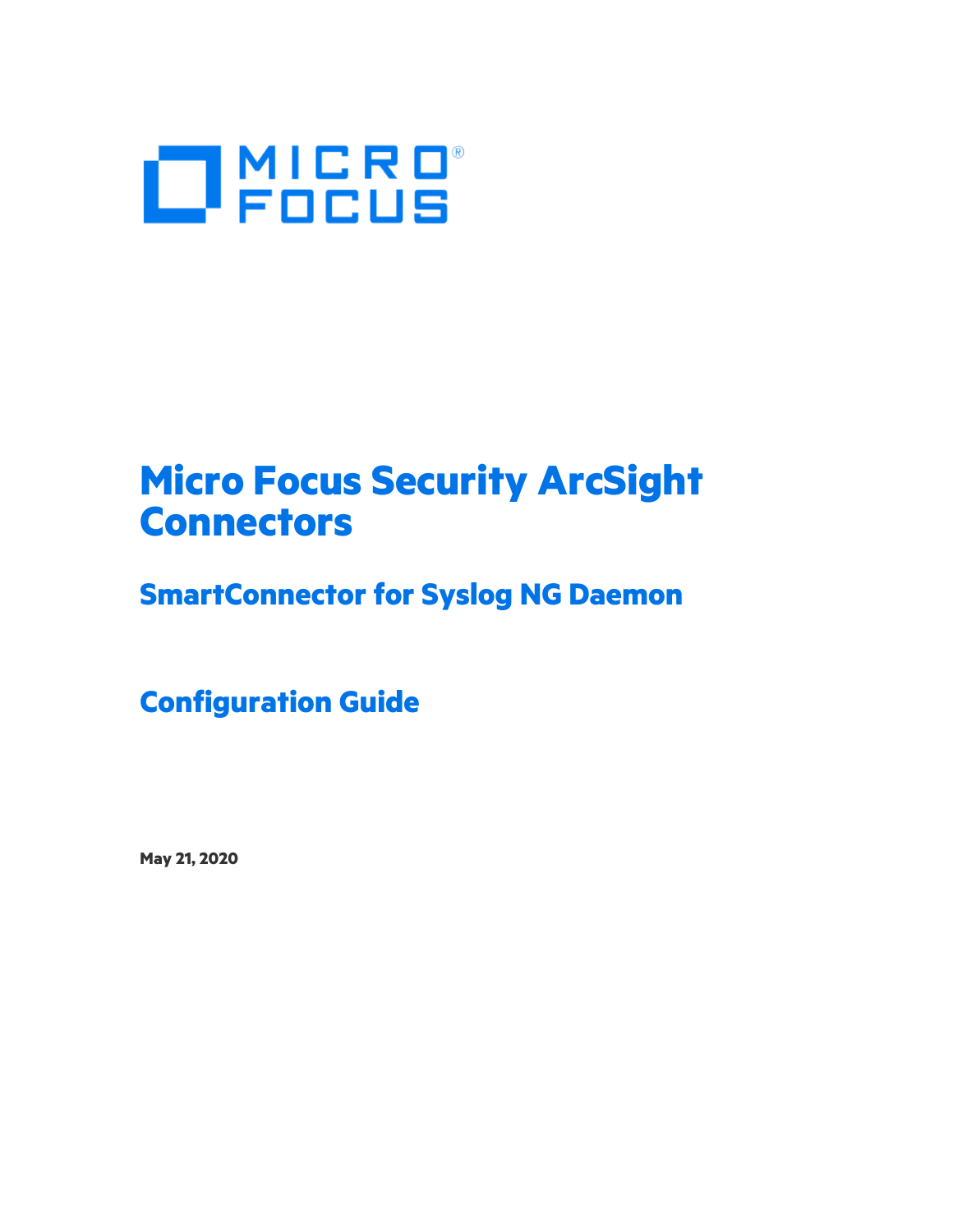#### **Configuration Guide**

#### **SmartConnector for Syslog NG Daemon**

May 21, 2020

Copyright © 2011 – 2017; 2020 Micro Focus or one of its affiliates.

#### **Legal Notices**

Micro Focus

The Lawn

22-30 Old Bath Road

Newbury, Berkshire RG14 1QN

UK

#### [https://www.microfocus.com.](https://www.microfocus.com/)

Confidential computer software. Valid license from Micro Focus required for possession, use or copying. The information contained herein is subject to change without notice.

The only warranties for Micro Focus products and services are set forth in the express warranty statements accompanying such products and services. Nothing herein should be construed as constituting an additional warranty. Micro Focus shall not be liable for technical or editorial errors or omissions contained herein.

No portion of this product's documentation may be reproduced or transmitted in any form or by any means, electronic or mechanical, including photocopying, recording, or information storage and retrieval systems, for any purpose other than the purchaser's internal use, without the express written permission of Micro Focus.

Notwithstanding anything to the contrary in your license agreement for Micro Focus ArcSight software, you may reverse engineer and modify certain open source components of the software in accordance with the license terms for those particular components. See below for the applicable terms.

U.S. Governmental Rights. For purposes of your license to Micro Focus ArcSight software, "commercial computer software" is defined at FAR 2.101. If acquired by or on behalf of a civilian agency, the U.S. Government acquires this commercial computer software and/or commercial computer software documentation and other technical data subject to the terms of the Agreement as specified in 48 C.F.R. 12.212 (Computer Software) and 12.211 (Technical Data) of the Federal Acquisition Regulation ("FAR") and its successors. If acquired by or on behalf of any agency within the Department of Defense ("DOD"), the U.S. Government acquires this commercial computer software and/or commercial computer software documentation subject to the terms of the Agreement as specified in 48 C.F.R. 227.7202- 3 of the DOD FAR Supplement ("DFARS") and its successors. This U.S. Government Rights Section 18.11 is in lieu of, and supersedes, any other FAR, DFARS, or other clause or provision that addresses government rights in computer software or technical data.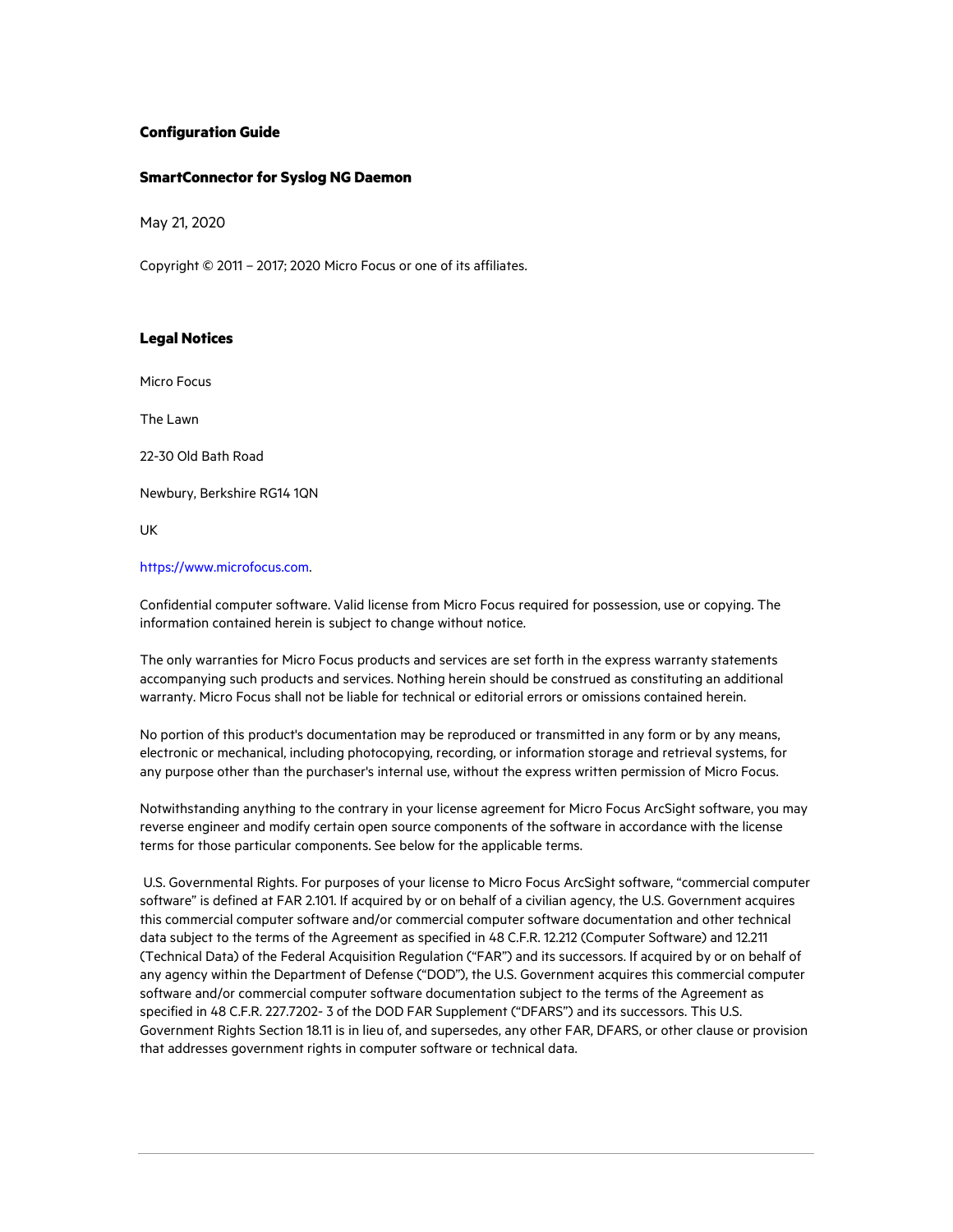#### **Trademark Notices**

Adobe™ is a trademark of Adobe Systems Incorporated.

Microsoft® and Windows® are U.S. registered trademarks of Microsoft Corporation.

UNIX® is a registered trademark of The Open Group.

Documentation Updates

The title page of this document contains the following identifying information:

- \* Software Version number
- \* Document Release Date, which changes each time the document is updated
- \* Software Release Date, which indicates the release date of this version of the software

To check for recent updates or to verify that you are using the most recent edition of a document, go to:

#### <https://community.microfocus.com/t5/ArcSight-Product-Documentation/ct-p/productdocs>

#### Revision History

| <b>Date</b> | <b>Description</b>                                                                          |
|-------------|---------------------------------------------------------------------------------------------|
| 10/17/2017  | Added encryption parameters to Global Parameters. Updated IP Address parameter description. |
| 10/17/2017  | Added encryption parameters to Global Parameters. Updated IP Address parameter description. |
| 02/15/2017  | Added instructions for using a customer-supplied certificate to setup Syslog NG.            |
| 11/30/2016  | Updated installation procedure for setting preferred IP address mode.                       |
| 06/30/2016  | Updated definition of the 'Protocol' parameter.                                             |
| 08/14/2015  | Added UDP selection to Protocol parameter for connector configuration.                      |
| 03/31/2015  | General availability of support for IETF standard event collection occurred 9/30/2013.      |
| 02/16/2015  | Added parameter for Syslog NG Daemon connector configuration.                               |
| 02/14/2014  | Updated parameter screen image.                                                             |
| 12/21/2012  | Added support for Syslog NG 3.3 and IPv6.                                                   |
| 05/15/2012  | Added new installation procedure.                                                           |
| 02/15/2012  | General availability of this connector for BSD syslog format.                               |
| 05/15/2011  | Added support for TLS mutual authentication.                                                |
| 02/15/2011  | First edition of this Configuration Guide.                                                  |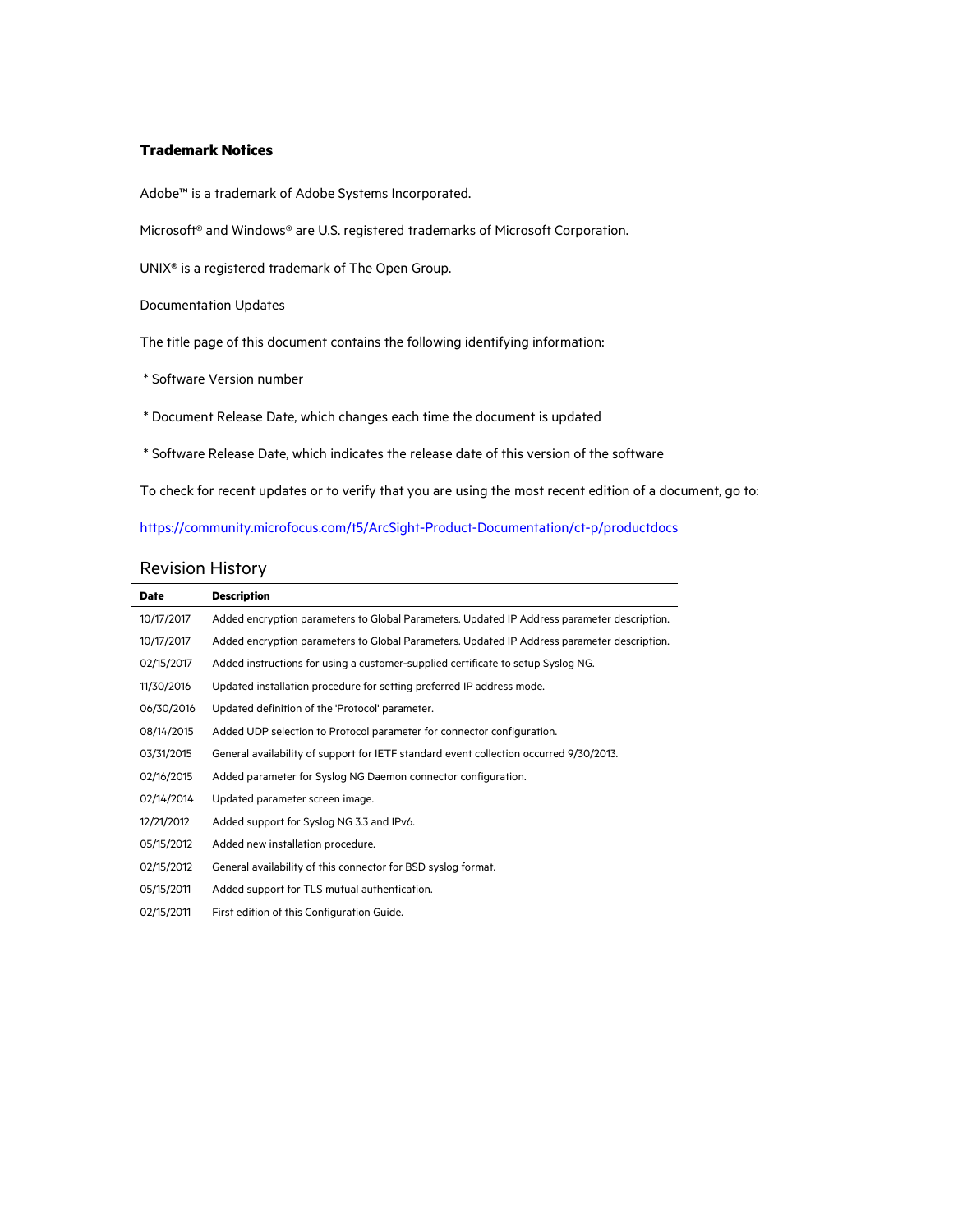# SmartConnector for Syslog NG Daemon

This guide provides information for installing the SmartConnector for Syslog NG Daemon and configuring the device for event collection. Syslog NG versions 3.0 and 3.3 are supported for BSD syslog format. Support is also provided for collection of IETF standard events.

# Product Overview

The Syslog NG application is an open source implementation of the syslog protocol for UNIX and UNIX-like systems, extending the original syslogd model and adding important features to syslog, such as using Transport Layer Security (TLS) to encrypt communication and support for IETF Standard (RFC 5424) syslog header.

TLS uses certificates to authenticate and encrypt the communication. The client authenticates the server by requesting its certificate. Optionally, the server can also request a certificate from the client. See "Add TLS Function to the Syslog NG Setup" for more information.

This SmartConnector is capable of receiving events over a secure TLS channel from another SmartConnector (whose destination is configured as CEF Syslog over TLS).

For a list of all mappings supported for all syslog SmartConnectors, see the *SmartConnector Configuration Guide for UNIX OS Syslog*.

# Configuration

For information on how to configure Syslog NG, see the *syslog-ng Open Source Administrator Guide*.

Here is one possible installation and configuration workflow for Syslog-NG Daemon. Item 1 should be performed by every customer using this connector. Items 2-4 apply only when TLS is the chosen protocol. When TLS is chosen, item 2 should always be performed in conjunction with item 1. After completing them, the customer should verify the connector is operating properly. Then some customers may decide to complete one of the configuration options in item 3 but never both. Some customers might decide to complete item 4 if they need mutual authentication.

- **1** Install the Syslog NG Daemon connector as described in "Install the SmartConnector".
- **2** If you are using TLS protocol, then follow the steps in "Add TLS Function to the Syslog NG Setup" for using the connector-generated certificate. This will verify that the  $syslog-nq$ machine is correctly configured and communicating with the Syslog NG Daemon connector.
- **3** If you are using TLS protocol, do one of the following:
	- To supply your own certificate for Syslog NG, follow the steps in "Using a Customer-Supplied Certificate for Syslog NG Setup".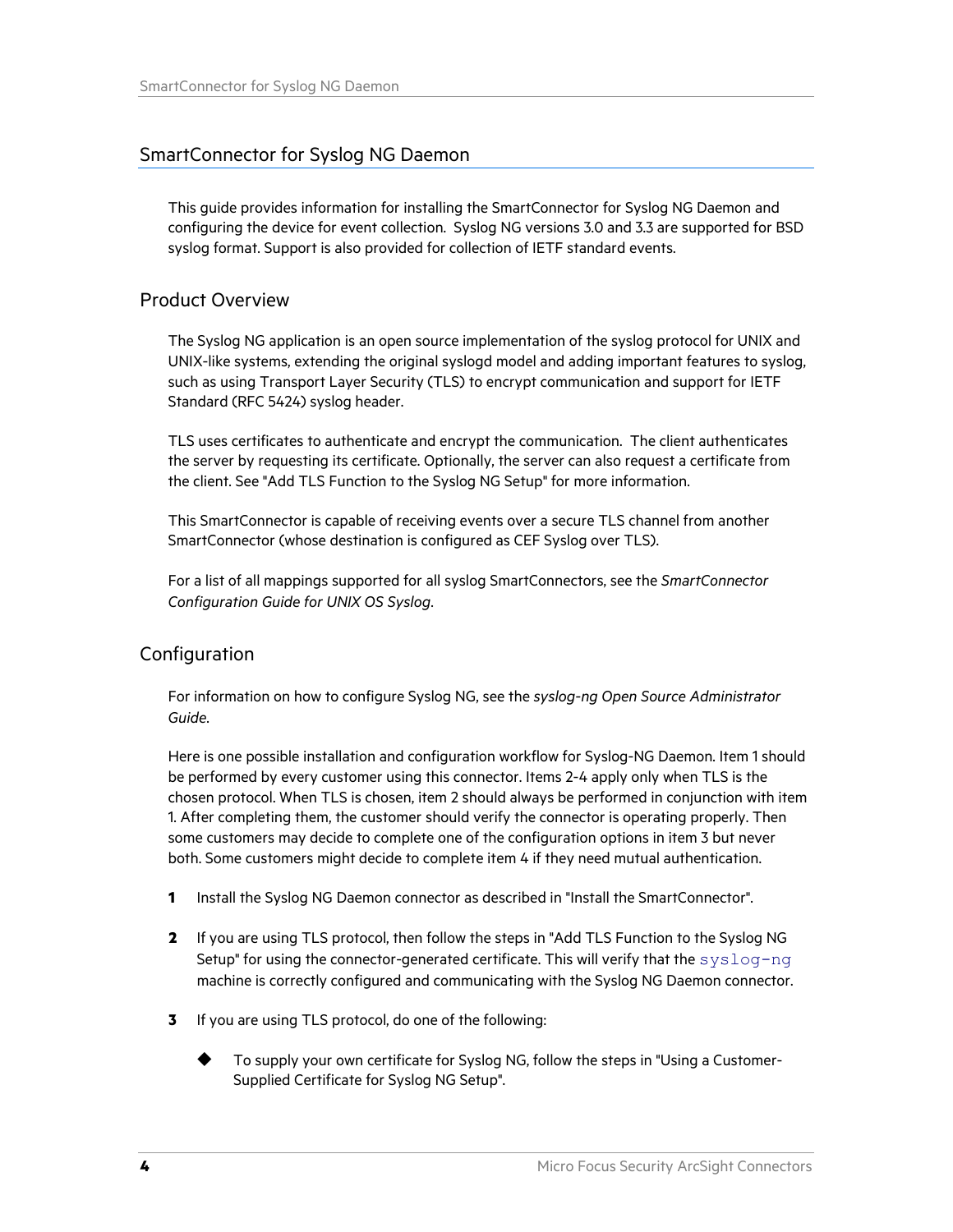- To supply your own certificate for both remote management and Syslog NG, follow the steps in "Using a Customer-Supplied Certificate for Both Remote Management and Syslog NG".
- **4** If you are using mutual authentication, see "Configure for Mutual Configuration" for additional certificate import information.
- **5** If you are using TLS as the protocol to receive events from any other SmartConnector, see the *SmartConnector User's Guide*, "CEF Destinations" chapter for more information.

# Install the SmartConnector

The following sections provide instructions for installing and configuring your selected SmartConnector.



When installing the syslog daemon connector in a UNIX environment, run the executable as 'root' user.

#### Prepare to Install Connector

Before you install any SmartConnectors, make sure that the ArcSight products with which the connectors will communicate have already been installed correctly (such as ArcSight ESM or ArcSight Logger).

For complete product information, read the *Administrator's Guide* as well as the *Installation and Configuration* guide for your ArcSight product before installing a new SmartConnector. If you are adding a connector to the ArcSight Management Center, see the *ArcSight Management Center Administrator's Guide* for instructions, and start the installation procedure at "Set Global Parameters (optional)" or "Select Connector and Add Parameter Information."

Before installing the SmartConnector, be sure the following are available:

- Local access to the machine where the SmartConnector is to be installed
- **Administrator passwords**

#### Install Core Software

Unless specified otherwise at the beginning of this guide, this SmartConnector can be installed on all ArcSight supported platforms; for the complete list, see the *SmartConnector Product and Platform Support* document, available from the Micro Focus SSO and Protect 724 sites.

- **1** Download the SmartConnector executable for your operating system from the Micro Focus SSO site.
- **2** Start the SmartConnector installation and configuration wizard by running the executable.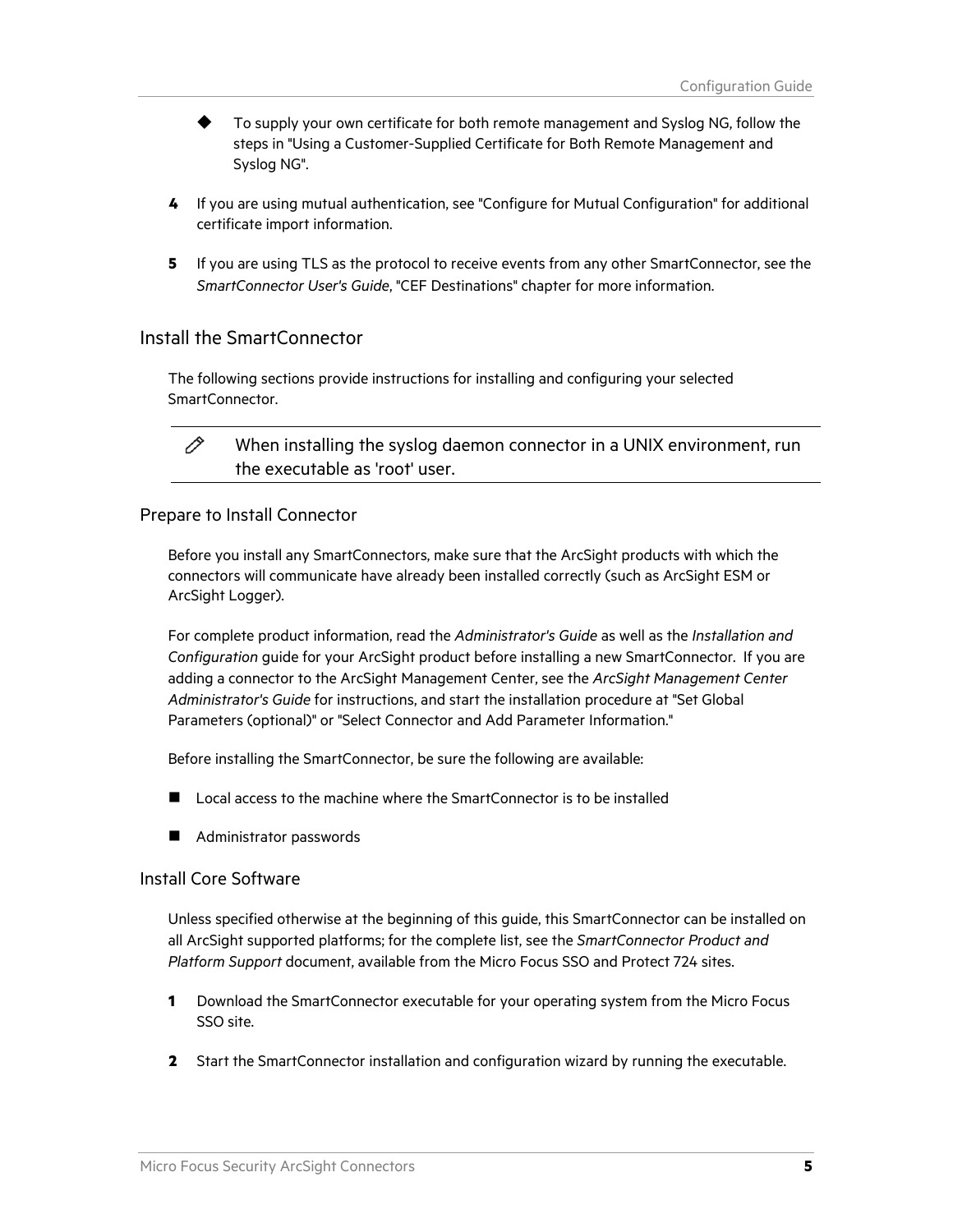Follow the wizard through the following folder selection tasks and installation of the core connector software:

Introduction Choose Install Folder Choose Shortcut Folder Pre-Installation Summary Installing...

**3** When the installation of SmartConnector core component software is finished, the following window is displayed:

| <b>Eonnector Setup</b> | $\blacksquare$ $\blacksquare$ $\times$ |  |
|------------------------|----------------------------------------|--|
| $\bigstar$ ArcSight    | What would you like to do?             |  |
| Configure              |                                        |  |
|                        |                                        |  |
|                        |                                        |  |
|                        |                                        |  |
|                        |                                        |  |
|                        | a Add a Connector                      |  |
|                        | Set Global Parameters<br>⋒             |  |
|                        |                                        |  |
|                        |                                        |  |
|                        |                                        |  |
|                        |                                        |  |
| <b>UCRB</b>            |                                        |  |
|                        | Cancel<br>< Previous<br>Next           |  |
|                        |                                        |  |

# Set Global Parameters (optional)

If you choose to perform any of the operations shown in the following table, do so before adding your connector. You can set the following parameters:

| <b>Parameter</b>                   | <b>Setting</b>                                                                                                                                                                                                                                                             |
|------------------------------------|----------------------------------------------------------------------------------------------------------------------------------------------------------------------------------------------------------------------------------------------------------------------------|
| FIPS mode                          | Select 'Enabled' to enable FIPS compliant mode. To enable FIPS Suite B Mode, see the<br>SmartConnector User Guide under "Modifying Connector Parameters" for instructions. Initially, this<br>value is set to 'Disabled'.                                                  |
| Remote Management                  | Select 'Enabled' to enable remote management from ArcSight Management Center. When gueried<br>by the remote management device, the values you specify here for enabling remote management<br>and the port number will be used. Initially, this value is set to 'Disabled'. |
| Remote Management<br>Listener Port | The remote management device will listen to the port specified in this field. The default port<br>number is 9001.                                                                                                                                                          |
| Preferred IP Version               | When both IPv4 and IPv6 IP addresses are available for the local host (the machine on which the<br>connector is installed), you can choose which version is preferred. Otherwise, you will see only one<br>selection. The initial setting is IPv4.                         |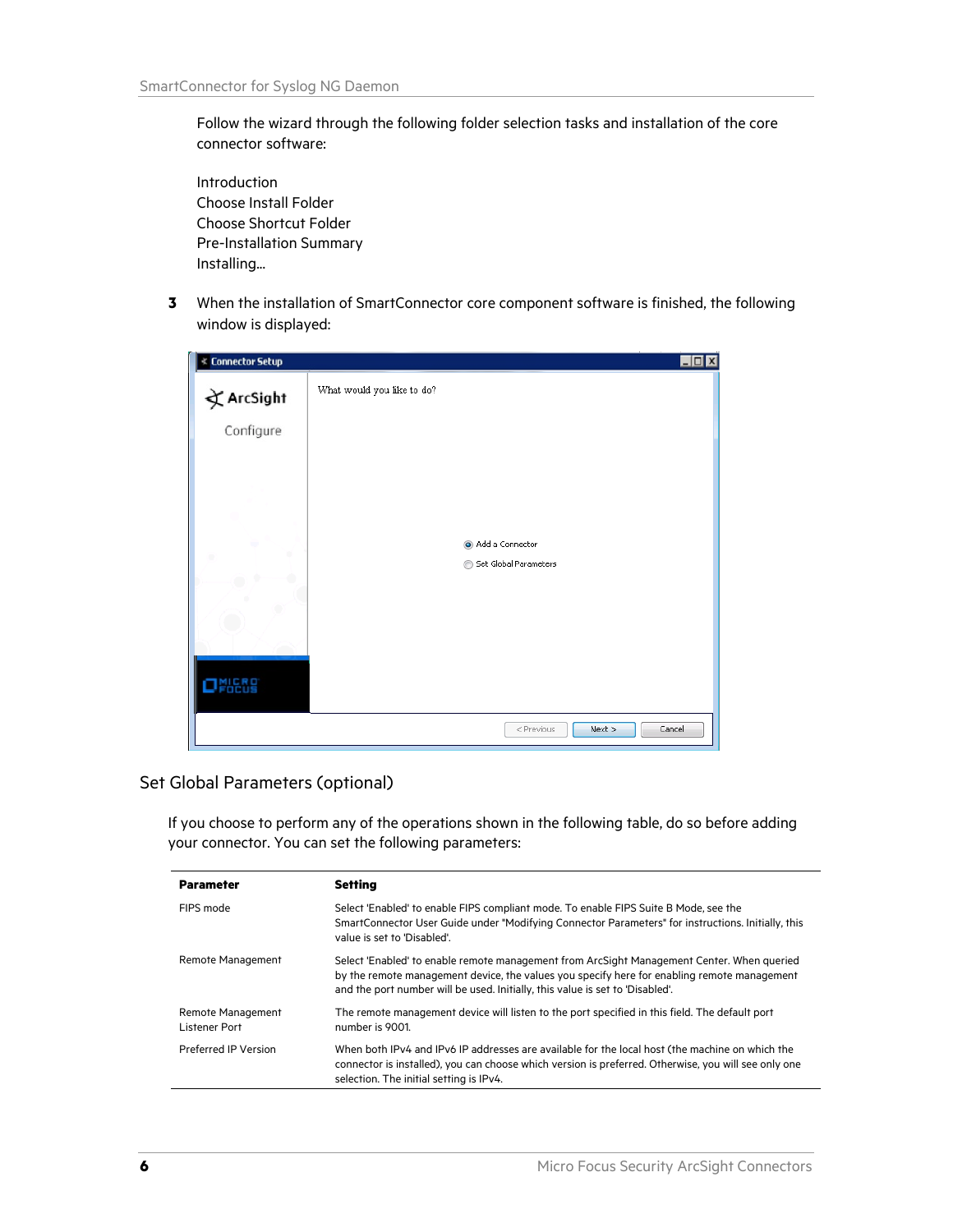The following parameters should be configured only if you are using Micro Focus SecureData solutions to provide encryption. See the *Micro Focus SecureData Architecture Guide* for more information.

| <b>Parameter</b>                | <b>Setting</b>                                                                                                                                                                                                                                                                                                                                                                                                              |
|---------------------------------|-----------------------------------------------------------------------------------------------------------------------------------------------------------------------------------------------------------------------------------------------------------------------------------------------------------------------------------------------------------------------------------------------------------------------------|
| Format Preserving<br>Encryption | Data leaving the connector machine to a specified destination can be encrypted by selecting 'Enabled' to<br>encrypt the fields identified in 'Event Fields to Encrypt' before forwarding events. If encryption is<br>enabled, it cannot be disabled. Changing any of the encryption parameters again will require a fresh<br>installation of the connector.                                                                 |
| Format Preserving<br>Policy URL | Enter the URL where the Micro Focus SecureData Server is installed.                                                                                                                                                                                                                                                                                                                                                         |
| Proxy Server (https)            | Enter the proxy host for https connection if any proxy is enabled for this machine.                                                                                                                                                                                                                                                                                                                                         |
| Proxy Port                      | Enter the proxy port for https connection if any proxy is enabled for this machine.                                                                                                                                                                                                                                                                                                                                         |
| Format Preserving<br>Identity   | The Micro Focus SecureData client software allows client applications to protect and access data based<br>on key names. This key name is referred to as the identity. Enter the user identity configured for Micro<br>Focus SecureData.                                                                                                                                                                                     |
| Format Preserving<br>Secret     | Enter the secret configured for Micro Focus SecureData to use for encryption.                                                                                                                                                                                                                                                                                                                                               |
| Event Fields to Encrypt         | Recommended fields for encryption are listed; delete any fields you do not want encrypted and add any<br>string or numeric fields you want encrypted. Encrypting more fields can affect performance, with 20 fields<br>being the maximum recommended. Also, because encryption changes the value, rules or categorization<br>could also be affected. Once encryption is enabled, the list of event fields cannot be edited. |

After making your selections, click **Next**. A summary screen is displayed. Review the summary of your selections and click **Next**. Click **Continue** to return to proceed with "Add a Connector" window. Continue the installation procedure with "Select Connector and Add Parameter Information."

Select Connector and Add Parameter Information

- **1** Select **Add a Connector** and click **Next**. If applicable, you can enable FIPS mode and enable remote management later in the wizard after SmartConnector configuration.
- **2** Select **Syslog NG Daemon** and click **Next**.
- **3** Enter the required SmartConnector parameters to configure the SmartConnector, then click **Next**.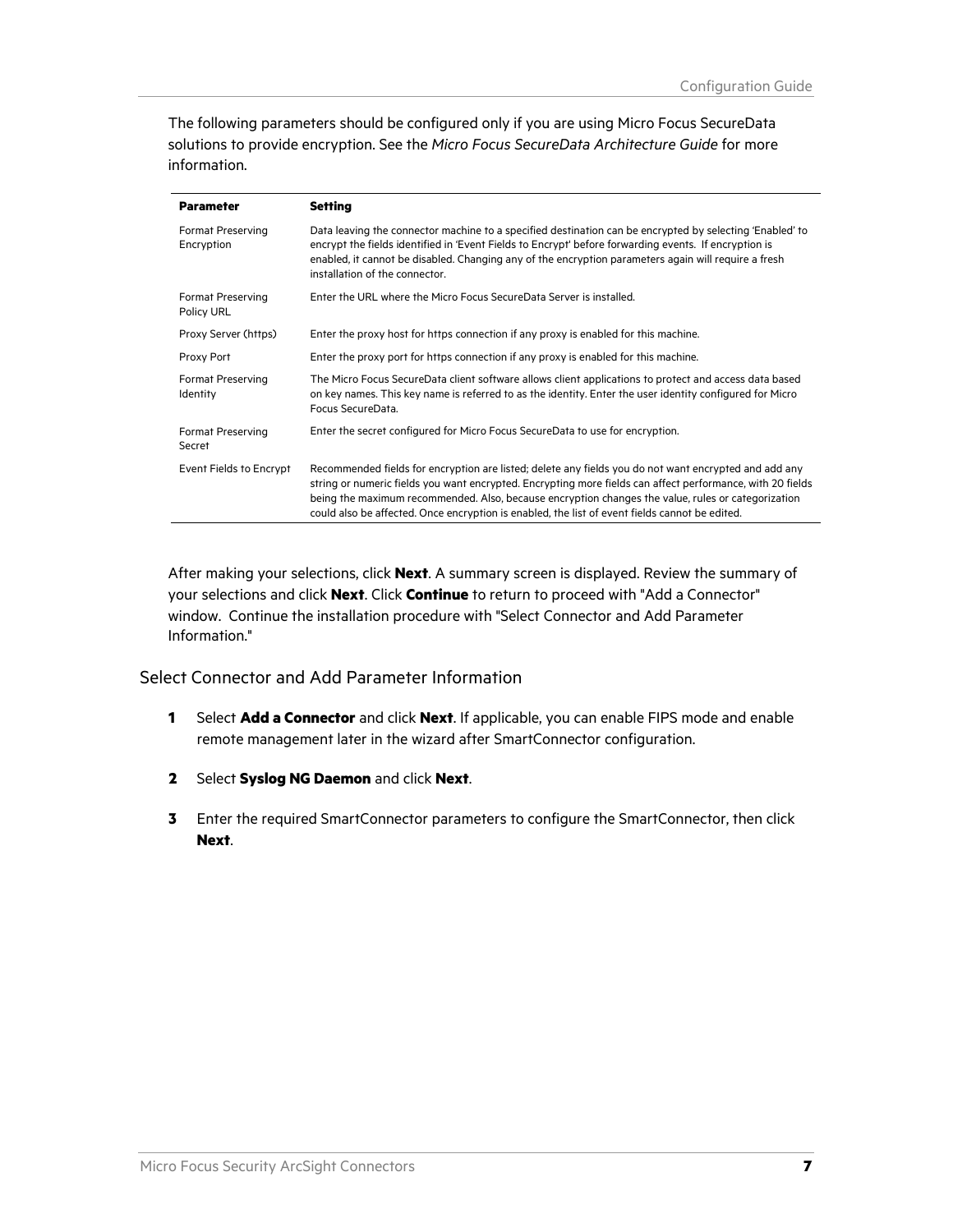| <b>Connector Setup</b>         |                                                                                                              | $\Box$ o                                                                                           |
|--------------------------------|--------------------------------------------------------------------------------------------------------------|----------------------------------------------------------------------------------------------------|
| $\angle$ ArcSight<br>Configure | Enter the parameter details                                                                                  |                                                                                                    |
| <b>D</b> MICRO                 | <b>Network Port</b><br><b>IP Address</b><br><b>Protocol</b><br>Forwarder<br>IETF Standard (RFC 5424) Enabled | 1999<br>(ALL)<br>$\mathsf{ILS}$<br>$\overline{\phantom{a}}$<br>false $\rightarrow$<br>false $\sim$ |
|                                |                                                                                                              | <br>$<$ Previous<br>Next ><br>Cancel                                                               |

| <b>Parameter</b>                            | <b>Description</b>                                                                                                                                                                                                                                                                                                                                |
|---------------------------------------------|---------------------------------------------------------------------------------------------------------------------------------------------------------------------------------------------------------------------------------------------------------------------------------------------------------------------------------------------------|
| Network Port                                | Specify the port to which the connector is to listen for Syslog NG events. This is generally port 1999 for<br>Syslog NG.                                                                                                                                                                                                                          |
| <b>IP Address</b>                           | Enter the IP address for the device that is receiving the events and to which the connector is to listen<br>exclusively. Accept the default value of (ALL) to bind to all available IP addresses.                                                                                                                                                 |
| Protocol                                    | Select either UDP, TLS or Raw TCP. The default value is TLS. The SmartConnector for Syslog NG<br>Daemon uses the selected protocol to receive incoming messages.                                                                                                                                                                                  |
| Forwarder                                   | Change this parameter to 'true' only if the events being processed are coming from another<br>SmartConnector sending to a CEF Syslog destination, and that destination also has CEF forwarder<br>mode enabled. That allows attributes of the original connector to be retained in the original agent<br>fields.                                   |
| <b>IETF Standard (RFC)</b><br>5424) Enabled | Select 'true' to enable IETF Standard (RFC 5424); otherwise, leave the default value of 'false'. The<br>Syslog NG connector by default expects the events to be in BSD format, which the syslog connector<br>supports. If the parameter is set to 'true', the connector expects the events to have the IETF Standard<br>(RFC 5424) syslog header. |

# Select a Destination

- **1** The next window asks for the destination type; select a destination and click **Next**. For information about the destinations listed, see the *ArcSight SmartConnector User Guide*.
- **2** Enter values for the destination. For the ArcSight Manager destination, the values you enter for **User** and **Password** should be the same ArcSight user name and password you created during the ArcSight Manager installation. Click **Next**.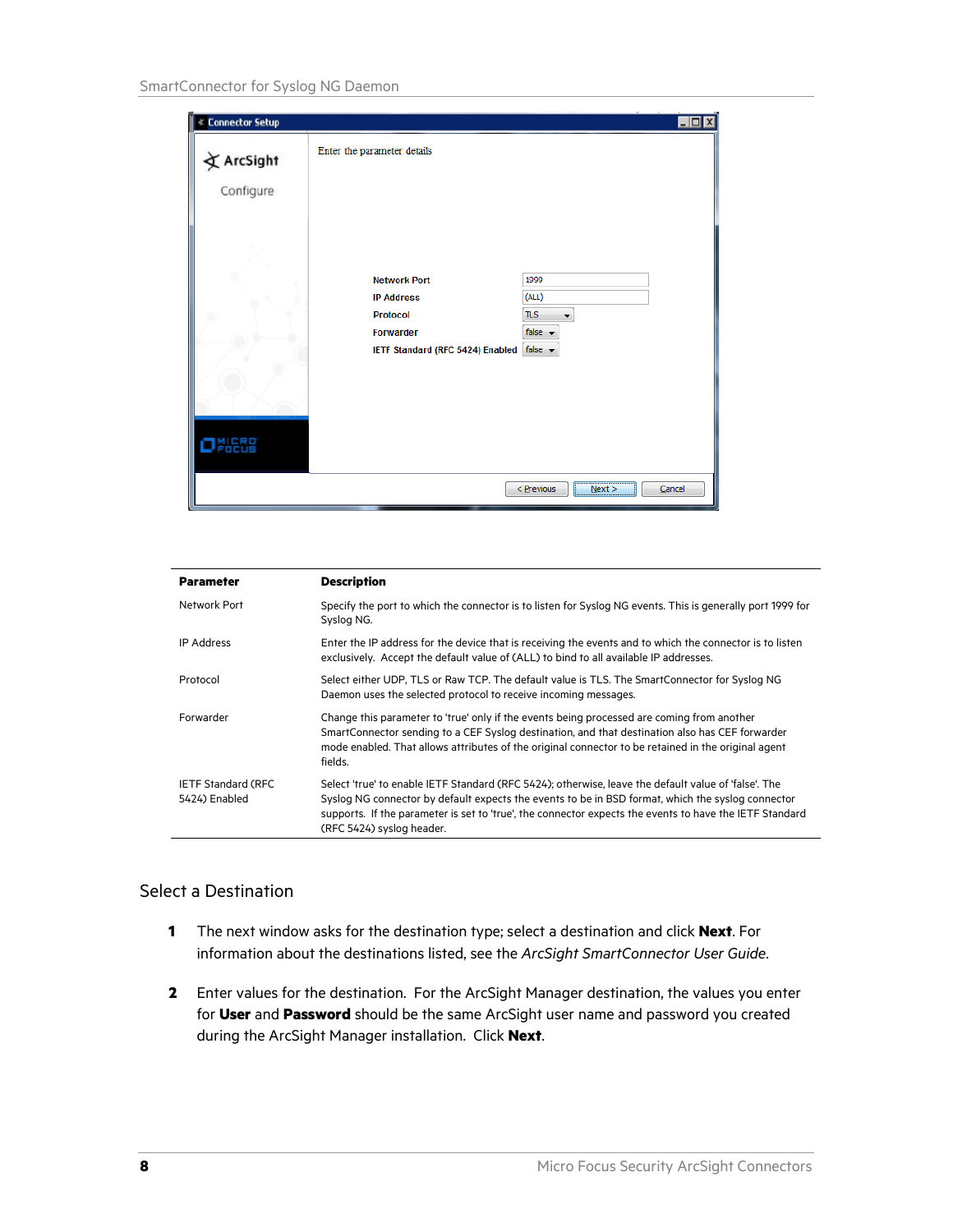- **3** Enter a name for the SmartConnector and provide other information identifying the connector's use in your environment. Click **Next**. The connector starts the registration process.
- **4** If you have selected ArcSight Manager as the destination, the certificate import window for the ArcSight Manager is displayed. Select **Import the certificate to the connector from destination** and click **Next**. (If you select **Do not import the certificate to connector from destination**, the connector installation will end.) The certificate is imported and the **Add connector Summary** window is displayed.

## Complete Installation and Configuration

- **1** Review the **Add Connector Summary** and click **Next**. If the summary is incorrect, click **Previous** to make changes.
- **2** The wizard now prompts you to choose whether you want to run the SmartConnector as a stand-alone process or as a service. If you choose to run the connector as a stand-alone process, select **Leave as a standalone application**, click **Next**, and continue with step 5.
- **3** If you chose to run the connector as a service, with **Install as a service** selected, click **Next**. The wizard prompts you to define service parameters. Enter values for **Service Internal Name** and **Service Display Name** and select **Yes** or **No** for **Start the service automatically**. The **Install Service Summary** window is displayed when you click **Next**.
- **4** Click **Next** on the summary window.
- **5** To complete the installation, choose **Exit** and Click **Next**.

For instructions about upgrading the connector or modifying parameters, see the *SmartConnector User Guide*.

# Additional Configuration

#### Add TLS Function to the Syslog NG Setup

The SmartConnector generates a key and a certificate for authentication. The certificate must be copied to the Syslog NG client for the authentication and encryption/decryption of syslog messages, as follows:

- **1** Make sure you have installed the SmartConnector for Syslog NG Daemon correctly, and that TLS was selected as the protocol during the installation process.
- **2** Run the connector (see "Run the SmartConnector" for specific instructions).
- **3** Make sure Syslog NG is installed on the server to be configured to send syslog messages to the Syslog NG Daemon connector. While installing Syslog NG on this server, if you are prompted to "forward your log messages to a remote server, enter the address of the server and select **OK**, otherwise, select **Skip**.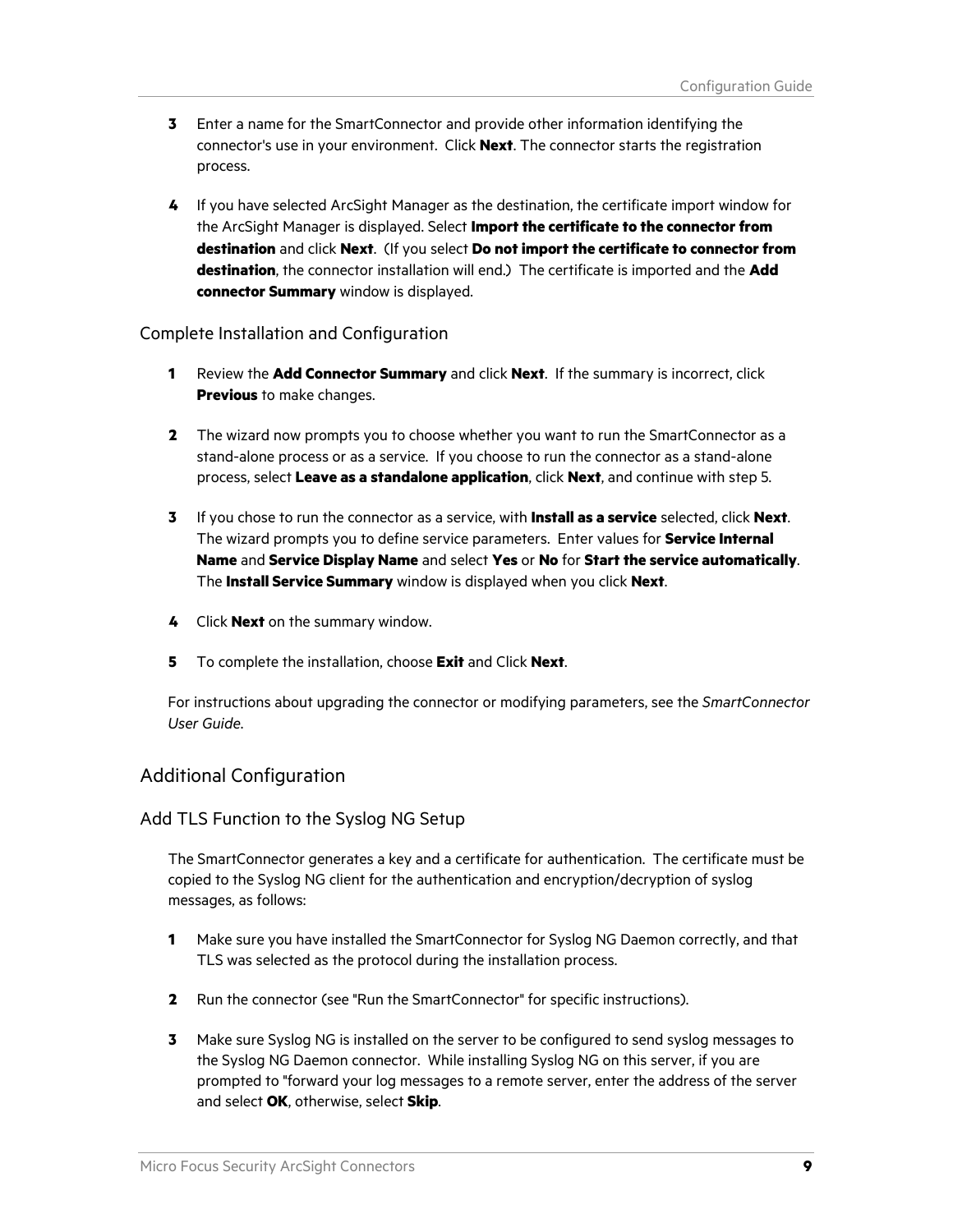#### P If an error message is displayed during the installation of the client, you can ignore the message and successfully continue with the installation.

**4** Change syslog-ng.conf to create a destination for the Syslog NG Agent. The following is an example /opt/syslog-ng/etc/syslog-ng.conf file. In the example, <connector hostname> is the the DNS name for the Syslog NG Daemon machine, for example, myconnector.acme.com.

```
# destinations
```

```
destination d tls syslogNGAgent {
    network("<connector hostname>" port (1999) 
    transport("tls") 
   tls(ca dir("/opt/syslog-ng/etc/cert.d"))); };
```
log { source(s sys); destination(d tls syslogNGAgent); };

- **5** Copy syslog-ng.cert from \$ARCSIGHT\_HOME/user/agent/ into /opt/syslog-ng/etc/cert.d.
- **6** From /opt/syslog-ng/etc/cert.d, run the following command to create a hash:

openssl x509 -noout -hash -in syslog-ng.cert

**7** Issue the following command:  $\ln -s$  syslog-ng.cert <hashname>.0, where  $\langle$ hashname $\rangle$  is the name of the hash returned in step 6; for example:

ln -s syslog-ng.cert 0968c5ee.0

**8** Start the Syslog NG service, for example: service syslog-ng start. This command might vary depending on your operating system.

Syslog NG should now be sending syslog messages to the connector.

Check the error log to see if syslog-ng startup was successful. On Linux systems, look in /var/log/messages. Here is an example of a successful start message:

```
Jan 24 12:42:00 syslogng syslog-ng[21946]: syslog-ng 
starting up; version='3.5.6' 
Jan 24 12:42:00 syslogng syslog-ng[21946]: Syslog 
connection established; fd='8', 
server='AF_INET(15.214.157.159:1999)',
local='AF_INET(0.0.0.0:0)'
```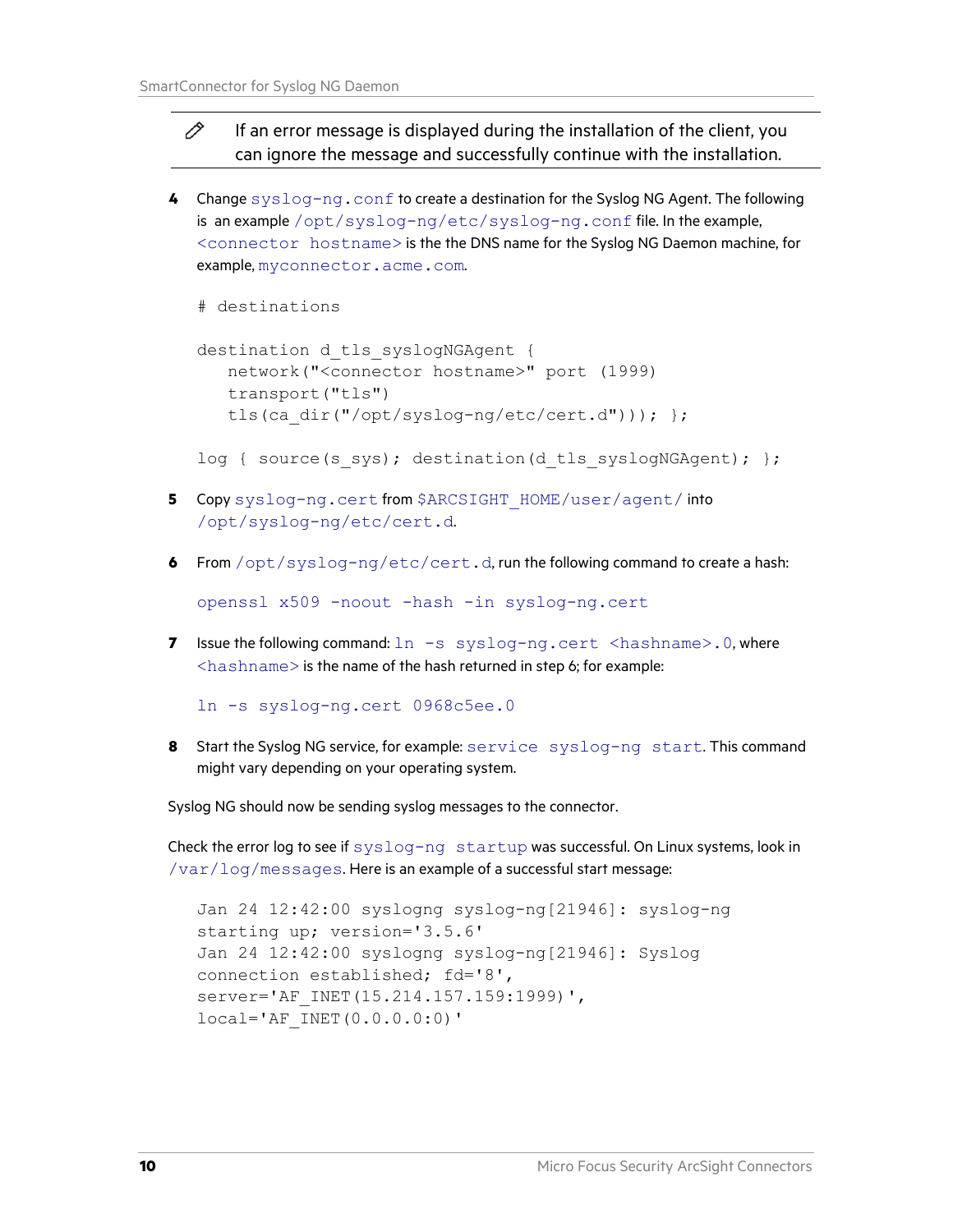## Using a Customer-Supplied Certificate for Syslog NG Setup

You can provide your own certificate for authentication. You must copy the signed certificate and private key to the machine where Syslog NG Daemon will run, create a keystore, and edit the agent.properties file.

The following procedure is an example. You might have alternative procedures for creating the private key and certificate in your environment.

**1** Generate a key pair file to be used by Syslog NG, for example:

openssl genrsa -out SyslogNGD\_key.pem 2048

**2** Generate a certificate signing request for the Syslog NG certificate, for example:

openssl req -new -key SyslogNGD\_key.pem -out SyslogNGD.csr

- **3** Present the certificate signing request to a certificate authority and obtain a signed Syslog NG Daemon certificate.
- **4** Rename the .cer file and .pem file to syslog-ng.cer and syslogng.pem and copy them to \$ArcSightHome/current/user/agent.
- **5** Create a pkcs12 keystore on the connector machine where the Syslog NG Daemon connector will run. openssl pkcs12 -export -clcerts -in SyslogNGD.crt -inkey SyslogNGD\_key.pem -out syslog-ng.p12 -name "syslogng-alias" -password pass:changeit. The "changeit" password is used when the connector accesses the keystore.
- **6** Add the following keystore properties to the agent.properties file:

```
syslogng.tls.keystore.file=user/agent/syslog-ng.p12
syslogng.tls.keystore.alias=syslogng-alias
```
Restart the connector so that it will begin using the new keystore and certificate. The certificate must also be copied to the  $sysloq-nq$  machine. See steps 5-8 in "Add TLS Function to the Syslog NG Setup".

The syslog-ng machine must have access to the Certificate Authority certificate so that syslog-ng can correctly validate the certificate it receives from Syslog NG Daemon connector.

Using a Customer-Supplied Certificate for Both Remote Management and Syslog NG

In the default configuration the connector uses the same self-signed certificate for both remote management and the Syslog NG Daemon connector. You can provide your own certificate and keystore to replace those produced by the connector. You must copy the signed certificate and private key to the machine where Syslog NG Daemon will run and create a keystore.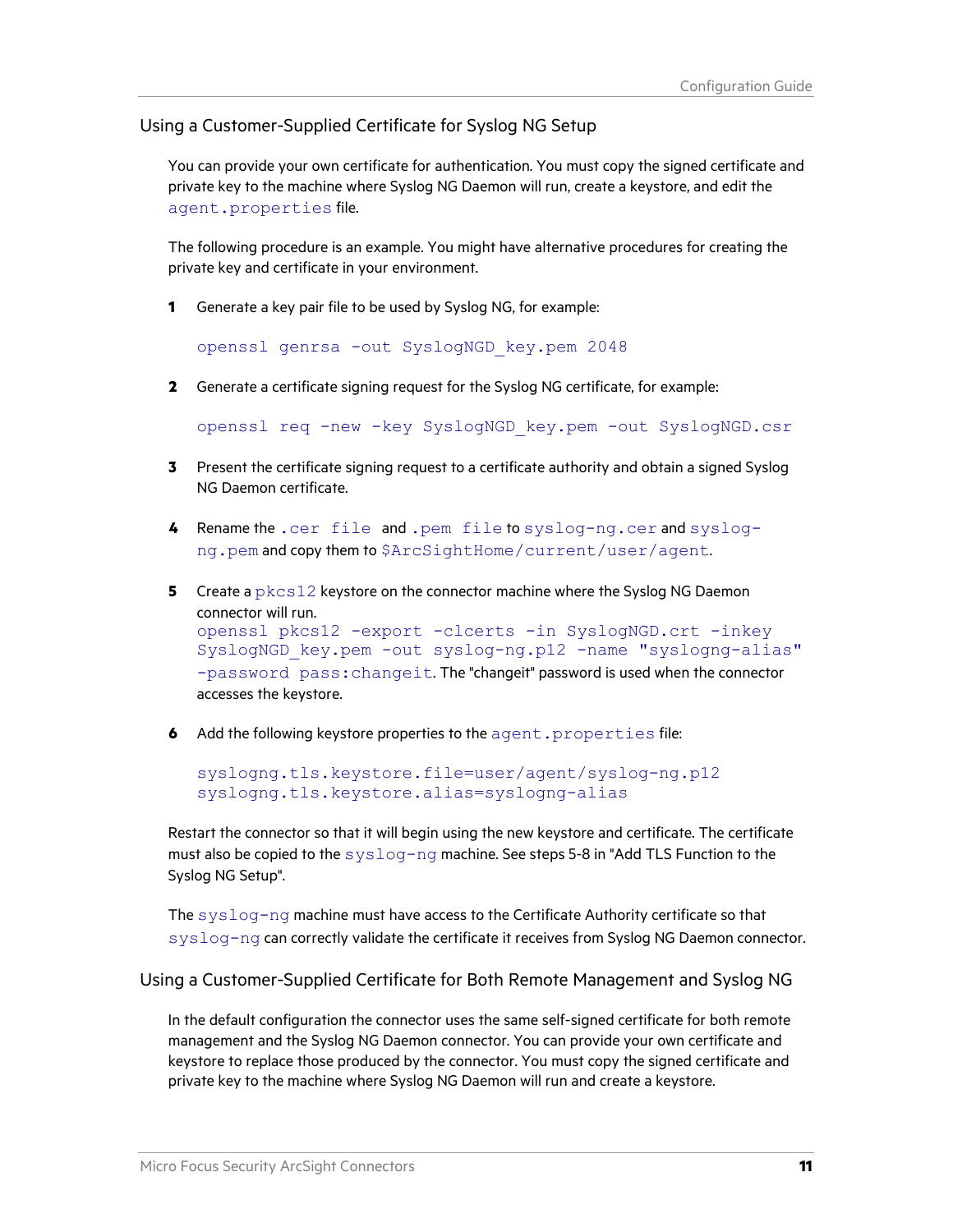The following procedure is an example. You might have alternative procedures for creating the private key and certificate in your environment.

**1** Start a command prompt/shell window on the machine where the Syslog NG Daemon is installed and navigate to the  $user/agent$  directory of the connector installation. Display the current remote management.p12 keystore to obtain the "Alias name". You will need to use this alias name in subsequent steps.

```
$ARCSIGHT_HOME/jre/bin/keytool -list -v -keystore
remote_management.p12 
-storetype PKCS12 -storepass changeit
```
The output of this command is similar to:

```
Keystore type: PKCS12 
Keystore provider: SunJSSE 
Your keystore contains 1 entry
Alias name: cn=n15-214-157-
h159.my.company.com, ou=jjieufkbabcaarn85auxw, o=arcsight, l=n
a,st=na,c=us 
Creation date: Jan 26, 2017 
Entry type: PrivateKeyEntry 
Certificate chain length: 1 
Certificate[1]:
[remainder of the keytool -list output is omitted]
```
- **2** Rename the remote management.p12 keystore to remote management.p12self-signed. The remote management.p12 keystore will be replaced so this creates a backup of the original.
- **3** Generate a private key to be used by Syslog NG, for example:

openssl genrsa -out SyslogNGD\_key.pem 2048

**4** Generate a certificate signing request for the Syslog NG certificate, for example:

openssl req -new -key SyslogNGD\_key.pem -out SyslogNGD.csr

- **5** Present the certificate signing request to a certificate authority and obtain a signed Syslog NG Daemon certificate.
- **6** Copy the Syslog NG Daemon certificate and private key to the connector machine where Syslog NG Daemon connector will run. Place these files in the  $user/agent$  subdirectory of the connector installation.
- **7** Create a pkcs12 keystore on the connector machine where the Syslog NG Daemon connector will run. Use the alias name obtained in step 1 for the  $-\text{name}$  parameter. The keystore name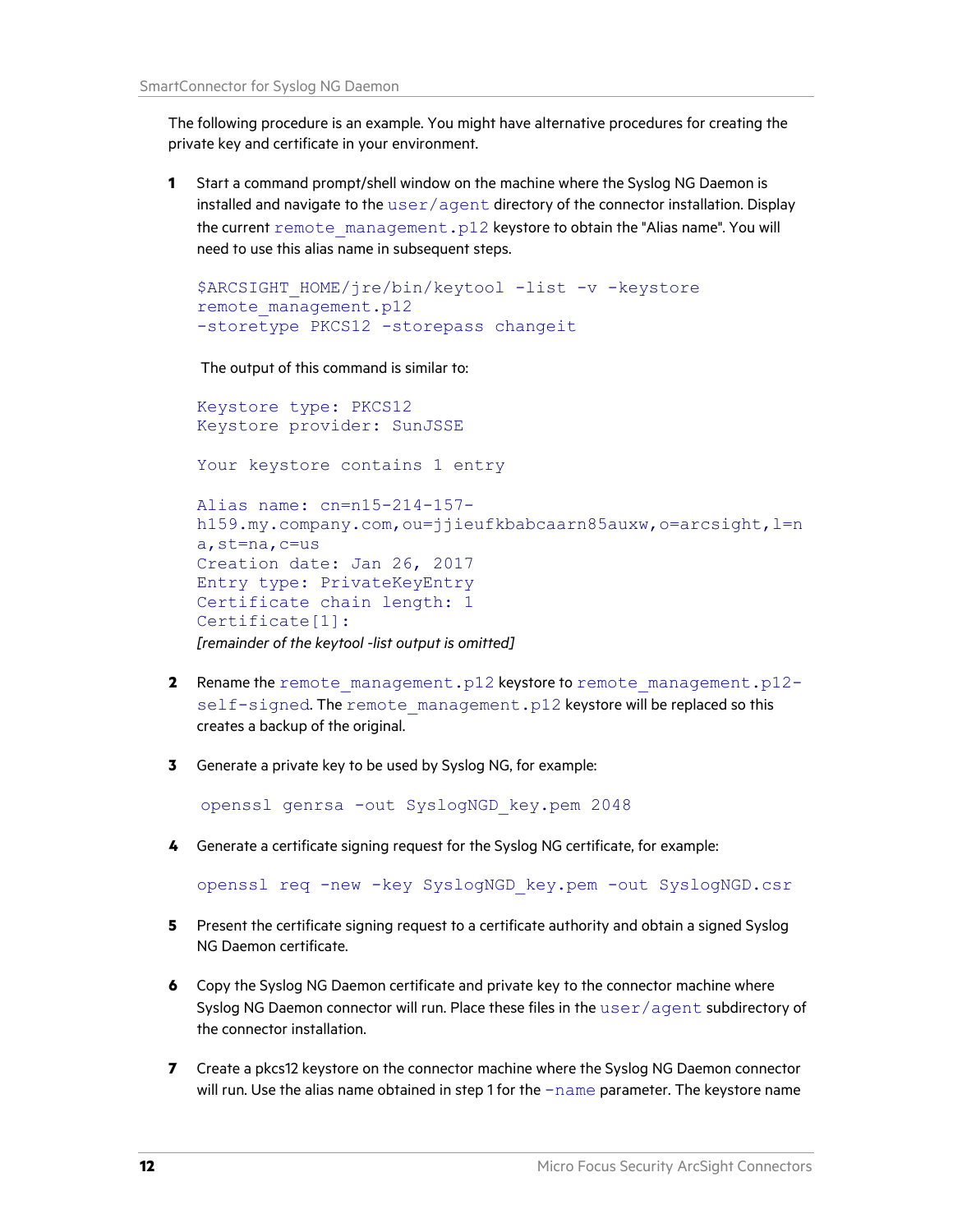```
is remote management.p12.
```

```
openssl pkcs12 -export -clcerts -in SyslogNGD.crt -inkey 
SyslogNGD_key.pem -out remote_management.p12 -name "cn=n15-
214 - 157 -h159.my.company.com,ou=jjieufkbabcaarn85auxw,o=arcsight,l=n
a,st=na,c=us" -password pass:changeit
```
**8** Verify the remote management.p12 keystore. The keystore should be displayed without error and the alias should be the same as obtained in step 1.

```
$ARCSIGHT_HOME/jre/bin/keytool -list -v -keystore 
remote management.p12 -storetype PKCS12 -storepass changeit
```
**9** Verify that the certificate for the certificate authority that signed the certificate is present in the Java keystore used by the connector. This command will display the keystore contents:

```
$ARCSIGHT_HOME/jre/bin/keytool -list -storepass changeit -
keystore $ARCSIGHT_HOME/jre/lib/security/cacerts
```
**10** If the certificate for the certificate authority is not in the keystore, import it:

```
$ARCSIGHT_HOME/jre/bin/keytool -importcert -file
<ca certificate file name> -storepass changeit -keystore
$ARCSIGHT_HOME/jre/lib/security/cacerts
```
**11** Delete the self-signed remote management certificate from both the Java keystore and the FIPS keystore. Use the alias obtained in step 1.

To delete the self-signed remote management certificate from the Java keystore:

```
$ARCSIGHT_HOME/jre/bin/keytool -delete -alias "cn=n15-214-
157-
h159.my.company.com, ou=jjieufkbabcaarn85auxw, o=arcsight, l=n
a,st=na,c=us" -keystore 
$ARCSIGHT_HOME/jre/lib/security/cacerts -storepass changeit
```
To delete the self-signed remote management certificate from the FIPS keystore:

```
jre/bin/keytool -delete -alias "cn=n15-214-157-
h159.my.company.com,ou=jjieufkbabcaarn85auxw,o=myCompany,l=
na,st=na,c=us" -keystore 
$ARCSIGHT_HOME/user/agent/fips/bcfips_ks -storepass
changeit 
-storetype BCFKS -providername BCFIPS -providerclass 
org.bouncycastle.jcajce.provider.BouncyCastleFipsProvider -
providerpath $ARCSIGHT_HOME/lib/agent/fips/bc-fips-
1.0.0.jar 
-J-Djava.security.egd=file:/dev/urandom
```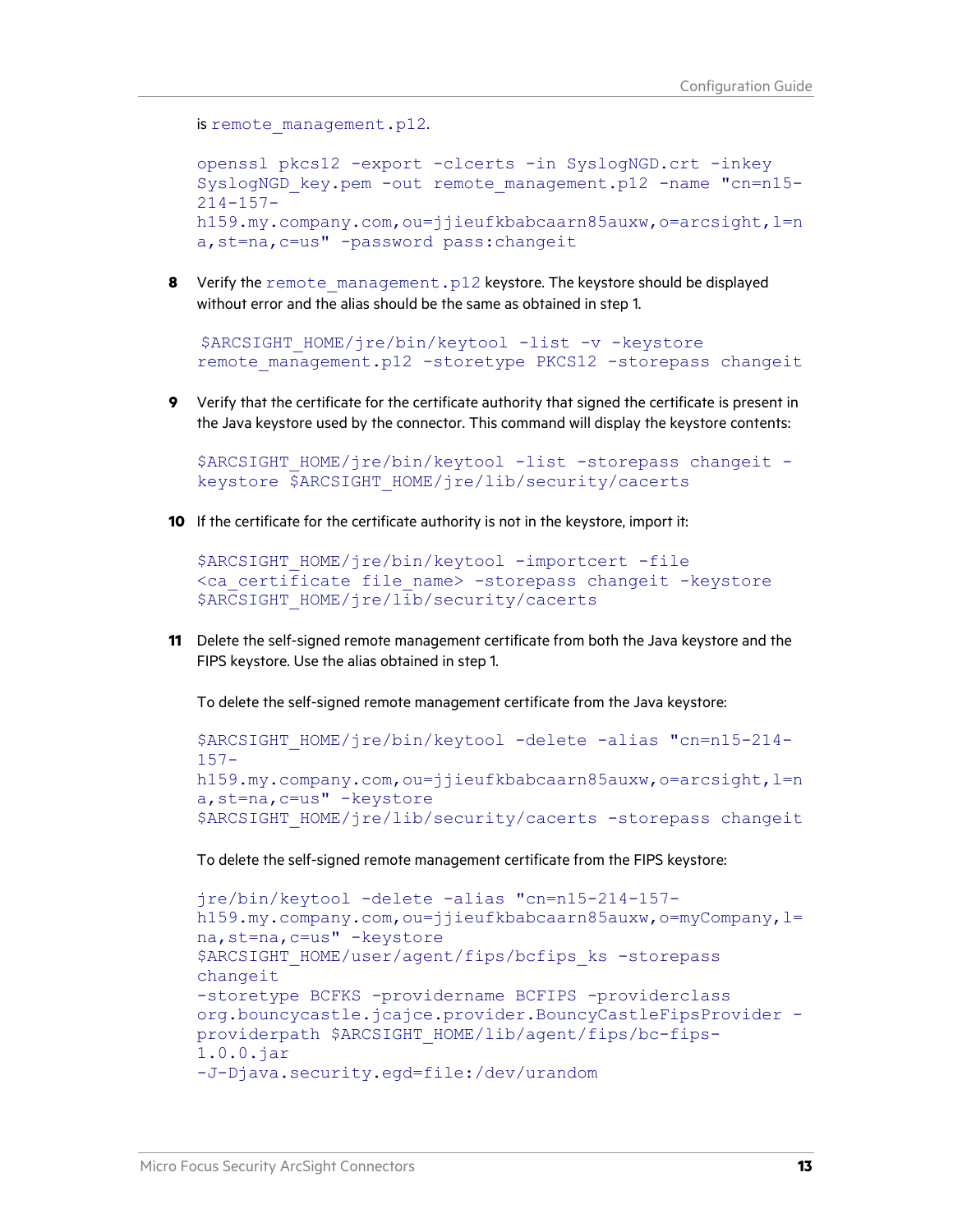Restart the connector so that it will begin using the new keystore and certificate. The certificate must also be copied to the  $syslog-nq$  machine. See steps 5-8 in "Add TLS Function to the Syslog NG Setup".

The syslog-ng machine must have access to the Certificate Authority certificate so that syslog-ng can correctly validate the certificate it receives from Syslog NG Daemon connector.

#### Configure for Mutual Authentication

For enhanced security, mutual authentication is now supported. This means the Syslog NG source is authensticated by the connector. This involves generating a key and a certificate on the source. This certificate must be trusted by the connector.

On the Syslog NG Device

The instructions for configuring mutual authentication on the SyslogNG source can be found in the *Syslog NG Administration Guide* in the section "Mutual Authentication Using TLS." The following instructions describe one of the ways to accomplish this.

**1** Execute the following command to create the private ( $\text{privkey.}$ ,  $\text{pen}$ ) and certificate:

```
openssl req -new -x509 -out syslogngclient.pem -days 1095 -
nodes
```
**2** Create the following directories:

```
/opt/syslog-ng/etc/cert.d 
/opt/syslog-ng/etc/key.d
```
- **3** Move privkey.pem to /opt/syslog-ng/etc/key.d/syslogngkey.pem.
- **4** Move syslogngclient.pem to /opt/syslog-ng/etc/cert.d.
- **5** Edit /opt/syslog-ng/etc/syslog-ng.conf and update the destination as shown in the following example.

```
destination d tls raghu {
         tcp("1.1.1.1" port(1999) 
                  tls(ca_dir("/opt/syslog-ng/etc/ca.d") 
                      key_file("/opt/syslog-
ng/etc/key.d/syslogngclient.key") 
                      cert_file("/opt/syslog-
ng/etc/cert.d/syslogngclient.pem")));
```
};

Note that, for one-way authentication, there is already a directory for ca.d (/opt/syslogng/etc/ca.d) containing the certificate of the SyslogNG agent.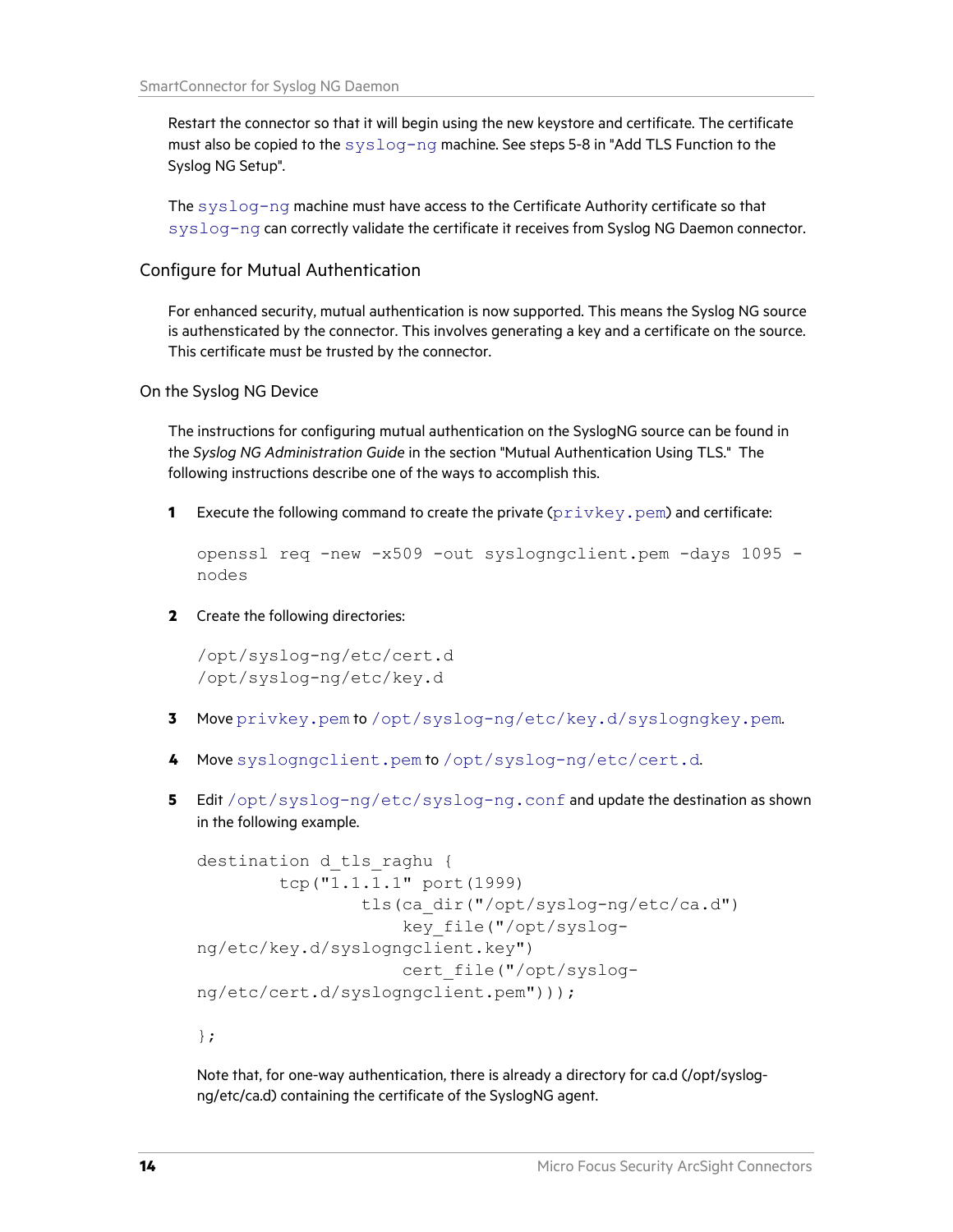# On the Syslog NG Agent

Enable Mutual Authentication

After SmartConnector installation, you can modify the syslogng.mutual.auth.enabled parameter to enable Mutual Authentication by editing the agent.properties file located at \$ARCSIGHT\_HOME\current\user\agent and changing the value from false to true. Save your change and restart the connector for the change to take effect.

Copy the Certificate

Copy the syslogngclient.pem file to the machine on which the SmartConnector for Syslog NG Daemon is installed. Import the certificate as described in the next section.

Import the Certificate

To import the certificate:

**1** From the \$ARCSIGHT\_HOME/bin directory, execute the following command to import the certificate.

arcsight agent keytoolgui

- **2** Open the keystore in \$ARCSIGHT\_HOME/current/jre/lib/security/cacerts (password will be changeit).
- **3** From the menu bar, select **Tools** and **Import Certificate**. Upload the certificate file.
- **4** Trust the certificate.
- **5** Start the connector and the device.

If this SmartConnector is to receive events from another SmartConnector through the CEF Syslog (TLS) destination, copy the  $r$ emote management.cer from the Syslog NG connector to the source connector (\$ARCSIGHT\_HOME/current/user/agent directory. Follow the instructions above to import and trust the remote management.cer certificate.

# Syslog NG Sample Configuration

The following is a sample configuration file when the syslog-ng client uses one-way authentication TLS for syslog NG version 3.0. This simple configuration shows how to specify a source, destination, and the certificate. For a description of syslog NG configuration file directives, see the *syslog-ng Administrator's Guide* at [http://www.balabit.com/dl/html/syslog-ng-admin](http://www.balabit.com/dl/html/syslog-ng-admin-guide_en.html/bk01-toc.html)[guide\\_en.html/bk01-toc.html.](http://www.balabit.com/dl/html/syslog-ng-admin-guide_en.html/bk01-toc.html)

```
options { 
};
```